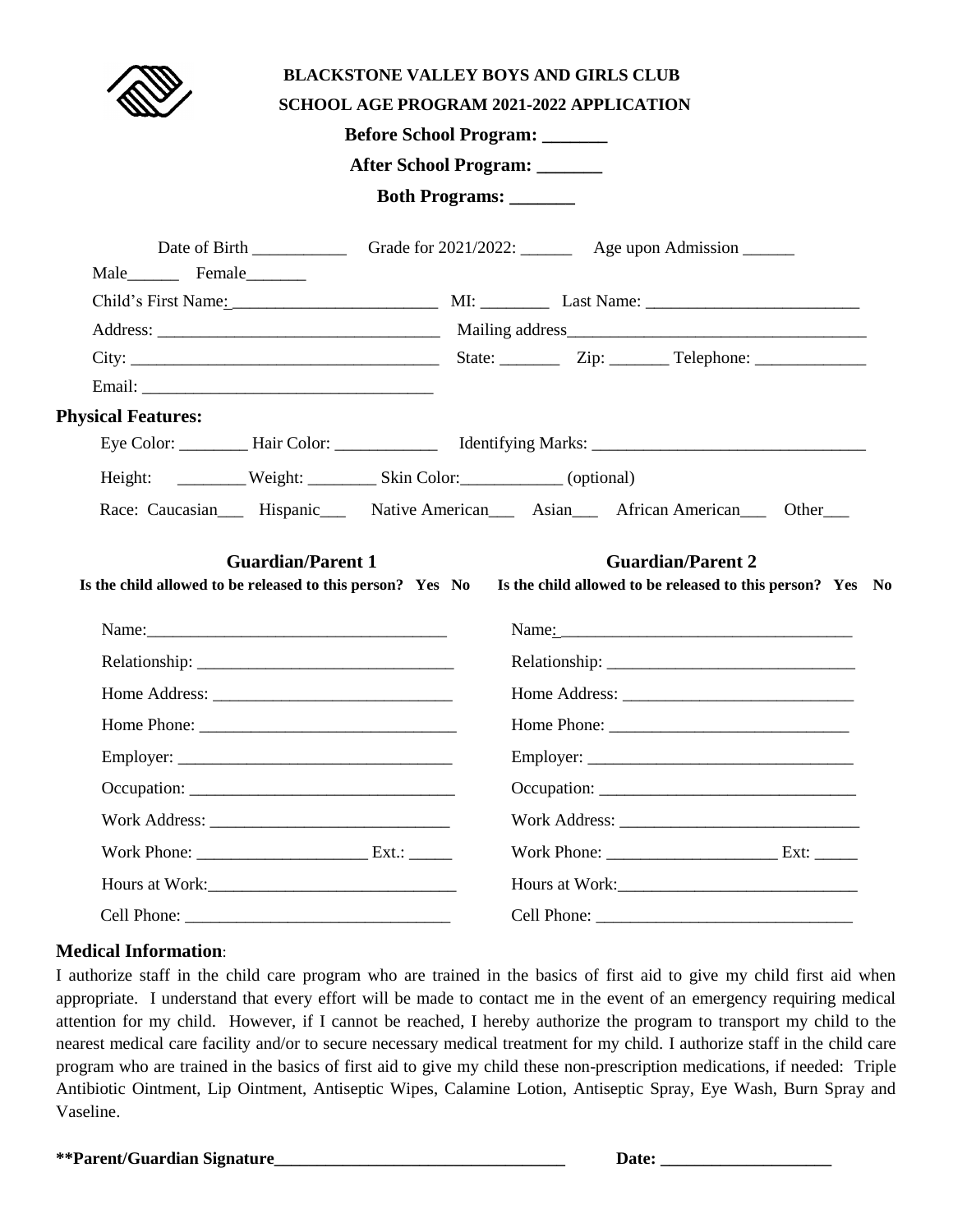| Child's Physician/Clinic:                                                                                                                                                                                          |                                                                                                                                                                                     |
|--------------------------------------------------------------------------------------------------------------------------------------------------------------------------------------------------------------------|-------------------------------------------------------------------------------------------------------------------------------------------------------------------------------------|
|                                                                                                                                                                                                                    |                                                                                                                                                                                     |
| Does your family have health and/or accident insurance:                                                                                                                                                            | $Yes \_$<br>$No \_$                                                                                                                                                                 |
|                                                                                                                                                                                                                    |                                                                                                                                                                                     |
| Policy #: $\qquad \qquad$                                                                                                                                                                                          |                                                                                                                                                                                     |
| Emergency Contacts other than Parent/Guardian (In order to be contacted)<br>Do you give permission for the child to be released to this person? Yes No                                                             |                                                                                                                                                                                     |
| Do you give permission for the child to be released to this person? Yes No                                                                                                                                         |                                                                                                                                                                                     |
| Do you give permission for the child to be released to this person? Yes No                                                                                                                                         |                                                                                                                                                                                     |
| I give my permission for my child to be released from the program at the end of the day as stated above and/or I give my<br>permission to the following people to receive my child at the end of the day:<br>Name: |                                                                                                                                                                                     |
| <b>Transportation</b>                                                                                                                                                                                              |                                                                                                                                                                                     |
| My child will arrive at the Before School Program by:<br>_____ Parent Drop Off<br>__ Unsupervised Walk<br>Supervised Walk                                                                                          | My child will depart the Before School Program by:<br>School Bus Pick Up                                                                                                            |
| My child will arrive at the After School Program by:<br>___ School Bus Drop Off<br>Parent Drop Off<br>__ Unsupervised Walk<br>Time:<br>Parent/Guardian Initials: ___________<br>Supervised Walk<br>Other Describe: | My child will depart the After School Program by:<br>__ Parent Pick Up<br><b>Unsupervised Walk</b><br>Parent/Guardian Initials: ____________<br>Supervised Walk<br>Other: Describe: |

**Any other transportation requests must be stated in writing and maintained in the child's file or the above plan must be implemented. This permission is valid for one program year from the date of signature**.

**\*\*Parent/Guardian Signature\_\_\_\_\_\_\_\_\_\_\_\_\_\_\_\_\_\_\_\_\_\_\_\_\_\_\_\_\_\_\_\_\_\_ Date: \_\_\_\_\_\_\_\_\_\_\_\_\_\_\_\_\_\_\_\_**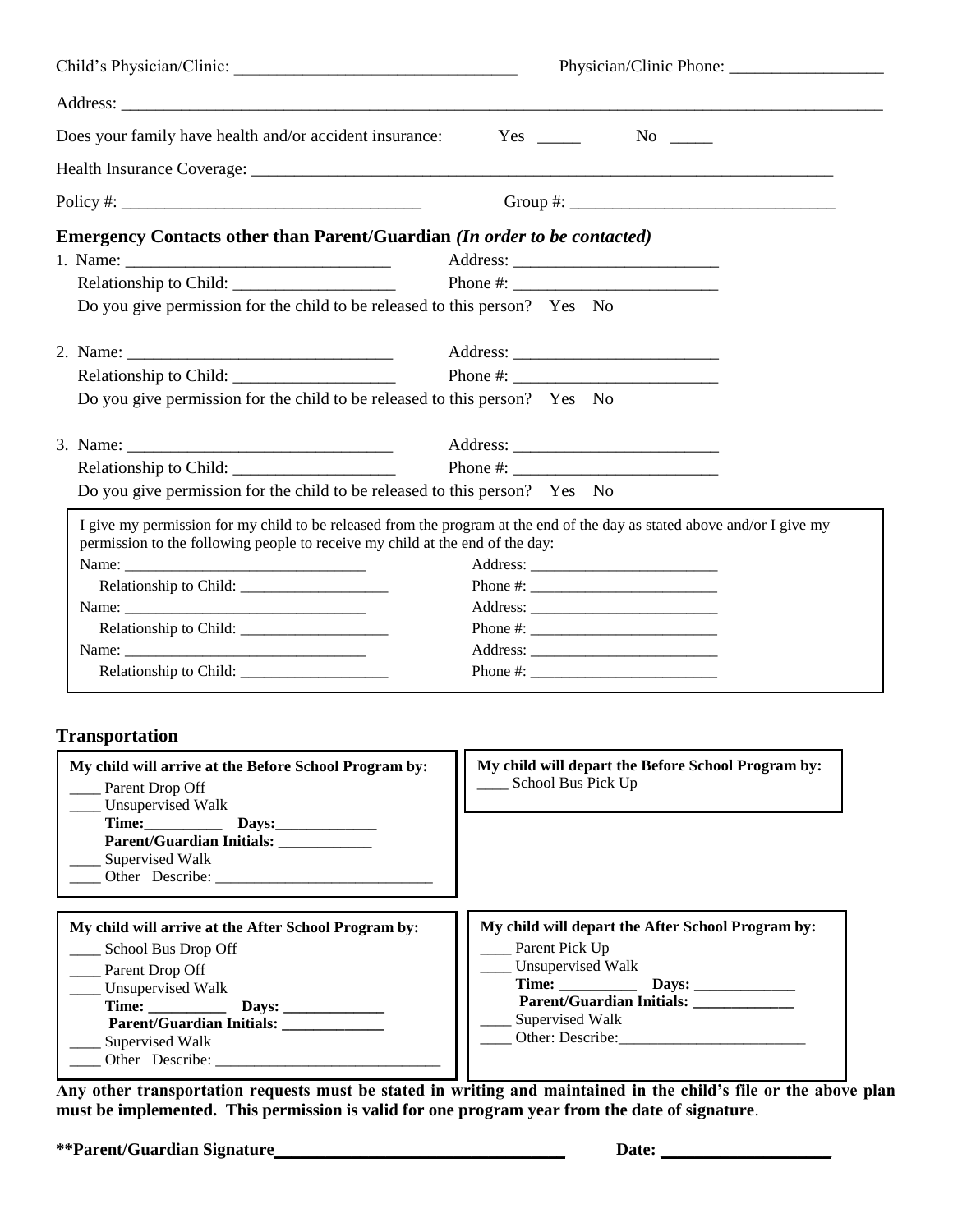Current School:

School Address:

I certify that documentation of physical examination and immunizations in accordance with public school health requirements, and lead poisoning screening in accordance with public health requirements are on file at my child's school.

**\*\*Parent/Guardian Initials: \_\_\_\_\_\_\_\_\_\_\_\_\_\_\_\_\_**

## **Statement of Compliance:**

I, being the parent/guardian of \_\_\_\_\_\_\_\_\_\_\_\_\_\_\_\_\_\_\_\_\_\_\_\_understand and accept the Policy & Procedure handbook that (child's name) was given to me upon registration of my child into the 2021-2022 School Age Program. I understand that it is my responsibility to review with my child all aspects of the Policies and Procedures for their safety and protection. The following policies are of upmost importance and are stated in the handbook:

### **Dress Code:**

Many Club activities are physically oriented and sneakers or closed toed shoes are mandatory. No sandals/flip-flops can be worn on Club grounds. If appropriate footwear is not worn, parents will be called to pick up their child or to bring sneakers. If your child does not have the proper shoes, they will not be allowed to go outside to participate in any of the ACTIVE games/activities.

## **Payments:**

I also understand the monthly payment schedule expected of me:

- Payment is due on the 1st of every month.
- A grace period of 5 days is allowed. All late payments (received after the  $5<sup>th</sup>$  of the month) are subject to a \$20.00 late fee.
- Accounts not paid by the fifteenth of the month will be considered delinquent and are subject to removal from the program.
- An invoice will be given to you before the  $1<sup>st</sup>$  of every month as your friendly reminder that payment will be due.
- Please note that the School Age Program fee is a monthly fee which is based on the school year calendar. The monthly fee also stays the same even when certain months may contain 3, 4, or 5 weeks.

I hereby give permission to my son/daughter to become a member of the Blackstone Valley Boys & Girls Club and participate in the School Age Program at Tupper Park. I understand that the town of Blackstone, the BVBGC, and the club personnel are not responsible for personal injury or loss of property. I hereby give permission to have my child examined by a doctor, if program staff deems it necessary. I give my consent for any photographs in which my child may appear to be used by the club in their literature or publicity. I also understand that there will be no refunds under any circumstances after the start of the program and that transferring of memberships is also not allowed.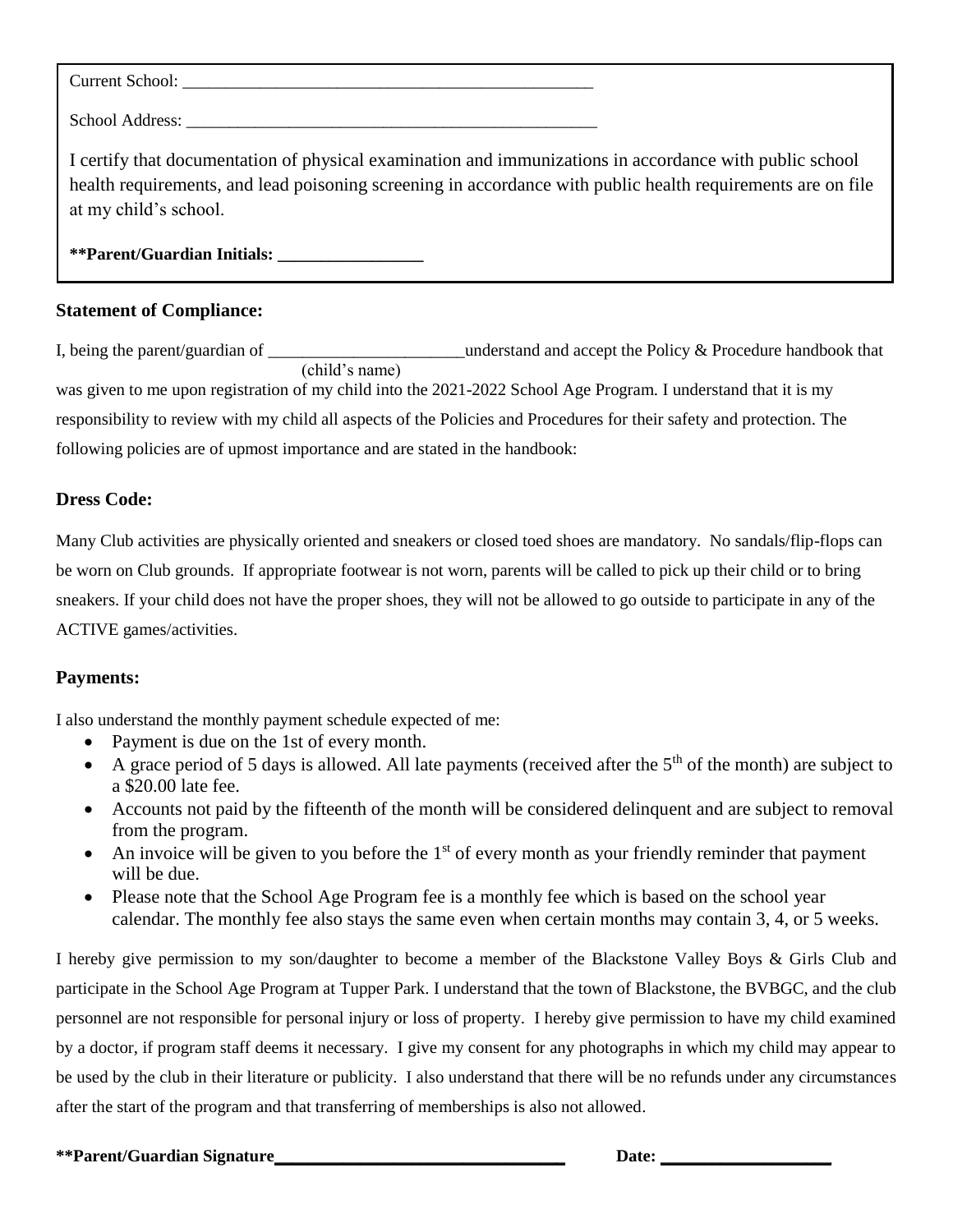## BUS PERMISSION SLIP

I give my son/daughter permission to travel from/to the Blackstone Valley Boys and Girls Club by Tellstone Bussing. I understand that my child will be met by a Boys and Girls Club crew member upon arrival to the park.

Please be advised that parent/guardians should write a note to the school office giving permission for the child to take the bus to the Boys and Girls Club

| Child's Name               |                                      |       |
|----------------------------|--------------------------------------|-------|
| Child's Grade: ________    | Child's Teacher: ___________________ |       |
| Parent's Name:             |                                      |       |
| Parent/Guardian Signature: |                                      | Date: |

# **SCHOOL AGE PERMISSION**

## **Power Hour**

Power Hour is a set time where members will start their homework. If the member has not completed their homework after Power Hour is done, the member will finish at home. It is mandatory that all children participate in Power Hour.

Sometimes members may need access to the internet to finish school assignments. There is a computer in the office that members can have access to on a rotating schedule.

| I give my child,      | , permission to participate in the |
|-----------------------|------------------------------------|
| following activities: |                                    |

\_\_\_\_\_\_ Homework Power Hour (30 minute time period)

\_\_\_\_\_\_ Computer Use for Homework only

Parent/Guardian Signature: \_\_\_\_\_\_\_\_\_\_\_\_\_\_\_\_\_\_\_\_\_\_\_\_\_\_\_ Date: \_\_\_\_\_\_\_\_\_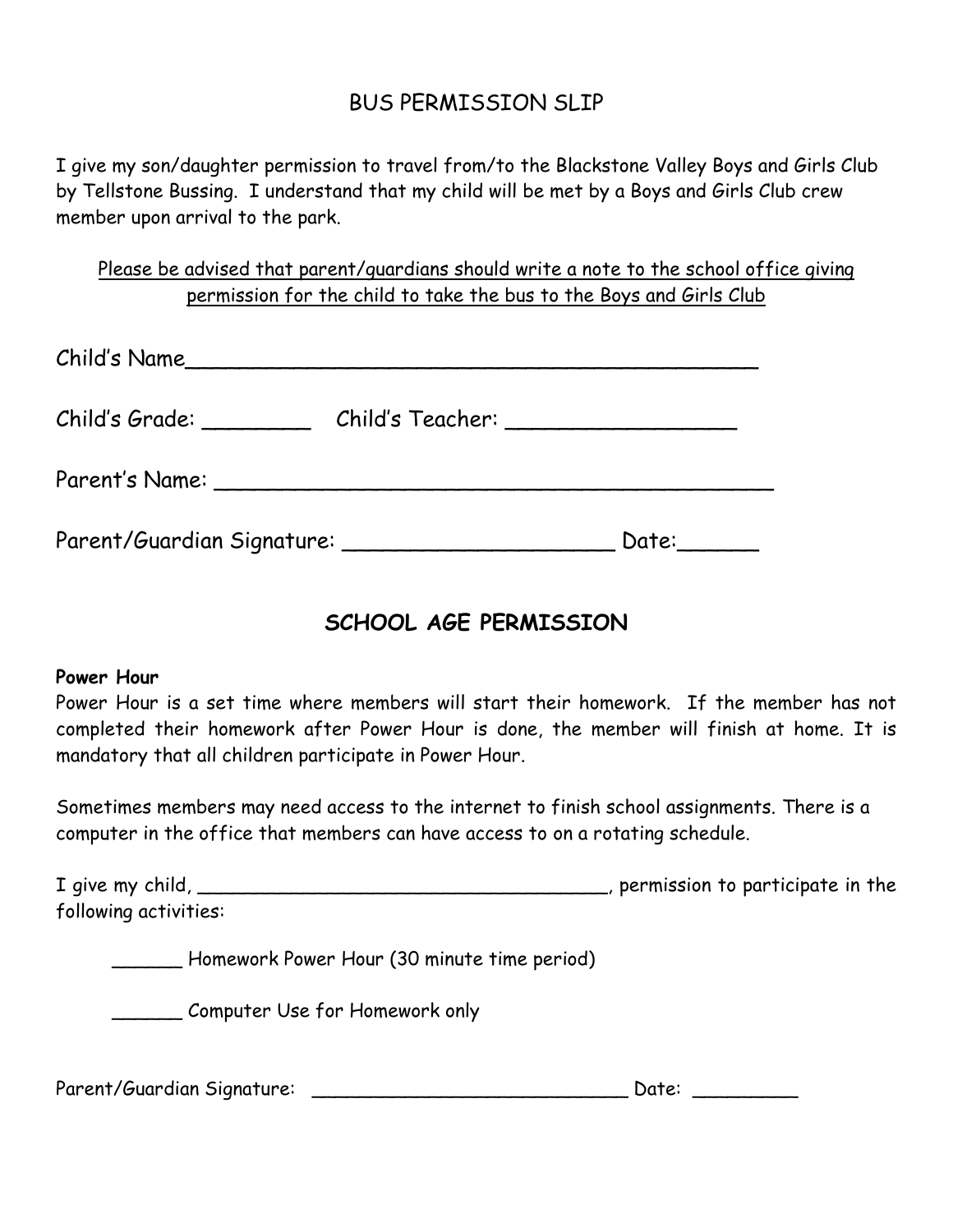

#### **MEMBER HEALTH HISTORY FORM**

| <b>Health-Care Providers:</b>                                                                                                                         |                 |
|-------------------------------------------------------------------------------------------------------------------------------------------------------|-----------------|
|                                                                                                                                                       | Phone: $(\_\_)$ |
|                                                                                                                                                       | Phone: $(\_\_)$ |
| Name of dentist(s): $\frac{1}{2}$                                                                                                                     | Phone: $(\_\_)$ |
| <b>Allergies</b><br>No Known Allergies                                                                                                                |                 |
| This member is allergic to: __Food ___Medicine ___The Environment ____Other<br>Please describe below what the member is allergic to and the reaction: |                 |

#### **Prescribed Medication:**

This member will not take any daily medications at the Club.

\_\_\_\_ This member will take the following daily medication(s) at the Club: "Medication" is any substance a person takes to maintain and/or improve their health. This includes vitamins & natural remedies.

\_\_\_\_\_\_\_\_\_\_\_\_\_\_\_\_\_\_\_\_\_\_\_\_\_\_\_\_\_\_\_\_\_\_\_\_\_\_\_\_\_\_\_\_\_\_\_\_\_\_\_\_\_\_\_\_\_\_\_\_\_\_\_\_\_\_\_\_\_\_\_\_\_\_\_\_\_\_\_\_\_\_\_\_\_\_\_\_\_\_\_\_\_\_\_\_\_\_\_\_\_\_\_\_\_\_\_\_\_\_\_\_\_\_\_\_\_\_\_\_

*Fill out the Grid.* Medication must be in <u>original pharmacy containers with labels</u> which show the member's name and how the medication should be given. Provide enough of each medication to last the entire time the member will be at the program.

| Name of<br><b>Medication</b> | <b>Date Started</b> | <b>Reason for taking</b><br>it | When it is given<br>(time) | <b>Amount or</b><br>dose given | How it is given |
|------------------------------|---------------------|--------------------------------|----------------------------|--------------------------------|-----------------|
|                              |                     |                                |                            |                                |                 |
|                              |                     |                                |                            |                                |                 |
|                              |                     |                                |                            |                                |                 |

#### **Mental, Emotional, and Social Health:**

*Circle "Yes" or "No" for each statement.* 

Has the member:

| 1. Ever been treated for attention deficit disorder (ADD) or attention deficit/hyperactivity disorder (AD/HD)? Yes                                                                                      |                      | $\overline{\text{No}}$ $\Box$ |
|---------------------------------------------------------------------------------------------------------------------------------------------------------------------------------------------------------|----------------------|-------------------------------|
| 2. Ever been treated for emotional or behavioral difficulties or an eating disorder?                                                                                                                    | $Yes \Box No \Box$   |                               |
| 3. During the past 12 months, seen a professional to address mental/emotional health concerns?                                                                                                          | $Yes \Box No \Box$   |                               |
| 4. Had a significant life event that continues to affect the member's life?<br>(History of abuse, death of a loved one, family change, adoption, foster care, new sibling, survived a disaster, others) | $Yes \Box \ No \Box$ |                               |

*Please explain "Yes" answers in the space below,* noting the number of the questions. The Club may contact you for additional information.

\_\_\_\_\_\_\_\_\_\_\_\_\_\_\_\_\_\_\_\_\_\_\_\_\_\_\_\_\_\_\_\_\_\_\_\_\_\_\_\_\_\_\_\_\_\_\_\_\_\_\_\_\_\_\_\_\_\_\_\_\_\_\_\_\_\_\_\_\_\_\_\_\_\_\_\_\_\_\_\_\_\_\_\_\_\_\_\_\_\_\_\_\_\_\_\_\_\_\_\_\_\_\_\_\_\_\_\_\_\_\_\_\_\_\_\_\_\_\_\_

\_\_\_\_\_\_\_\_\_\_\_\_\_\_\_\_\_\_\_\_\_\_\_\_\_\_\_\_\_\_\_\_\_\_\_\_\_\_\_\_\_\_\_\_\_\_\_\_\_\_\_\_\_\_\_\_\_\_\_\_\_\_\_\_\_\_\_\_\_\_\_\_\_\_\_\_\_\_\_\_\_\_\_\_\_\_\_\_\_\_\_\_\_\_\_\_\_\_\_\_\_\_\_\_\_\_\_\_\_\_\_\_\_\_\_\_\_\_\_\_